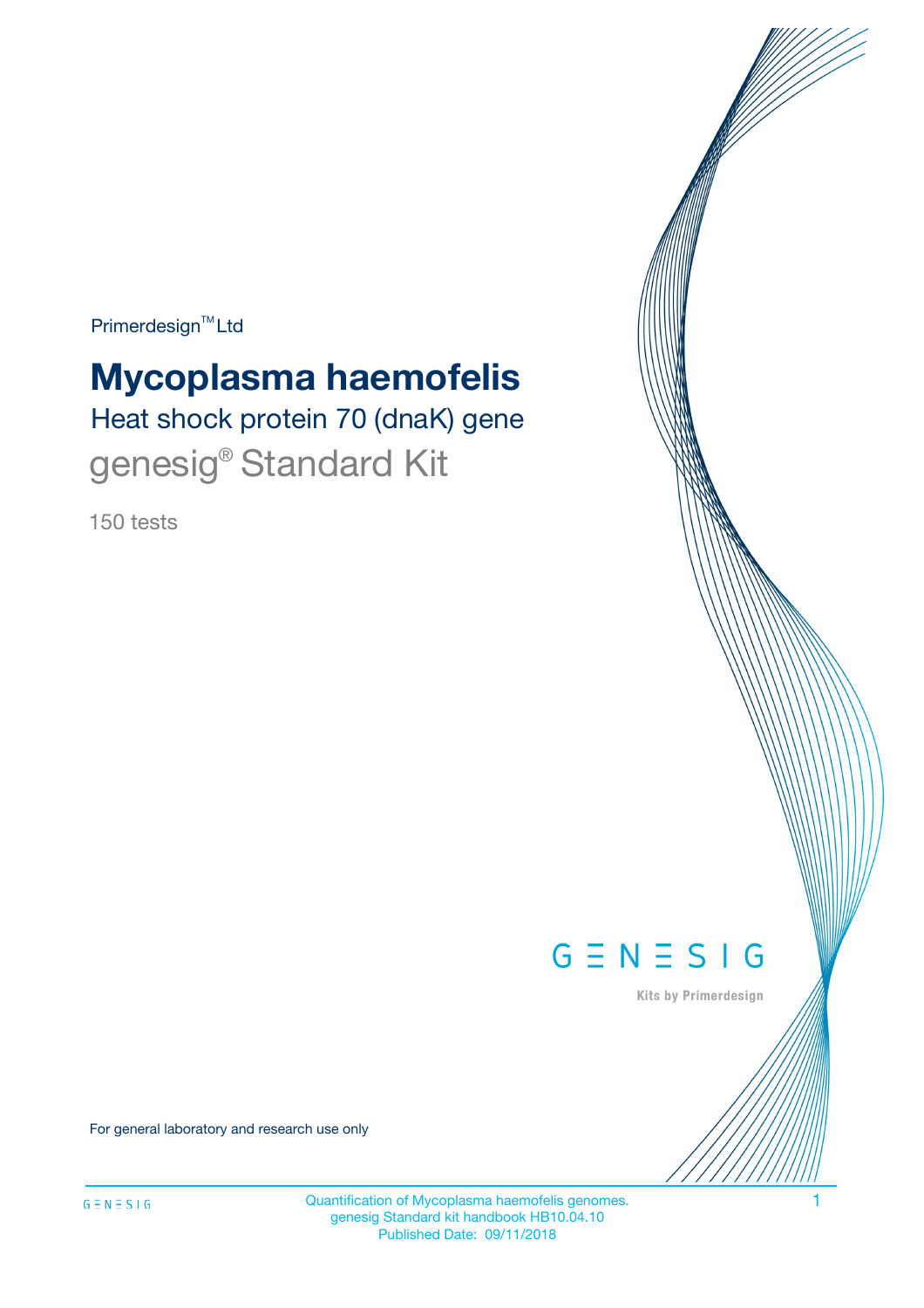## Introduction to Mycoplasma haemofelis

Mycoplasma haemofelis, previously known as Haemobartonella felis, is a Gram negative, aerobic parasite responsible for several diseases in cats. They belong to the genus Mycoplasma and class Mollicutes. Cats infected with M. haemofelis suffer from massive bacteremia of red blood cells that leads to a severe haemolytic anaemia. The bacterium lacks a cell wall and has a linear double stranded DNA genome of approximately 1.2 Mb in length. Because of their small genome, the metabolic pathways are reduced, leading to a heavy reliance on the nutrients afforded by the host environment.

M. haemofelis can be transmitted vertically from mother to offspring but is primarily transmitted through bites from infected fleas and ticks. Once the parasite enters the blood stream, it attaches to host red blood cells with polar filaments before invading the cells and triggering the cat's immune response, releasing antibodies. The antibodies bind to the foreign M. haemofelis proteins as a coating, which serves to mark the infected red blood cell for removal and destruction. Due to the large numbers of infected red blood cells being destroyed, the cat becomes anaemic and pale.

M. haemofelis is the causative agent for a range of feline diseases such as feline conjunctivitis, lower respiratory tract infections, feline infectious peritonitis and feline infectious anaemia (FIA). Clinical signs of the infection include anorexia, depression, lethargy, weakness, fever and weight loss. Cats that have been infected with M. haemofelis may remain permanent carriers and infection can re-emerge through stress.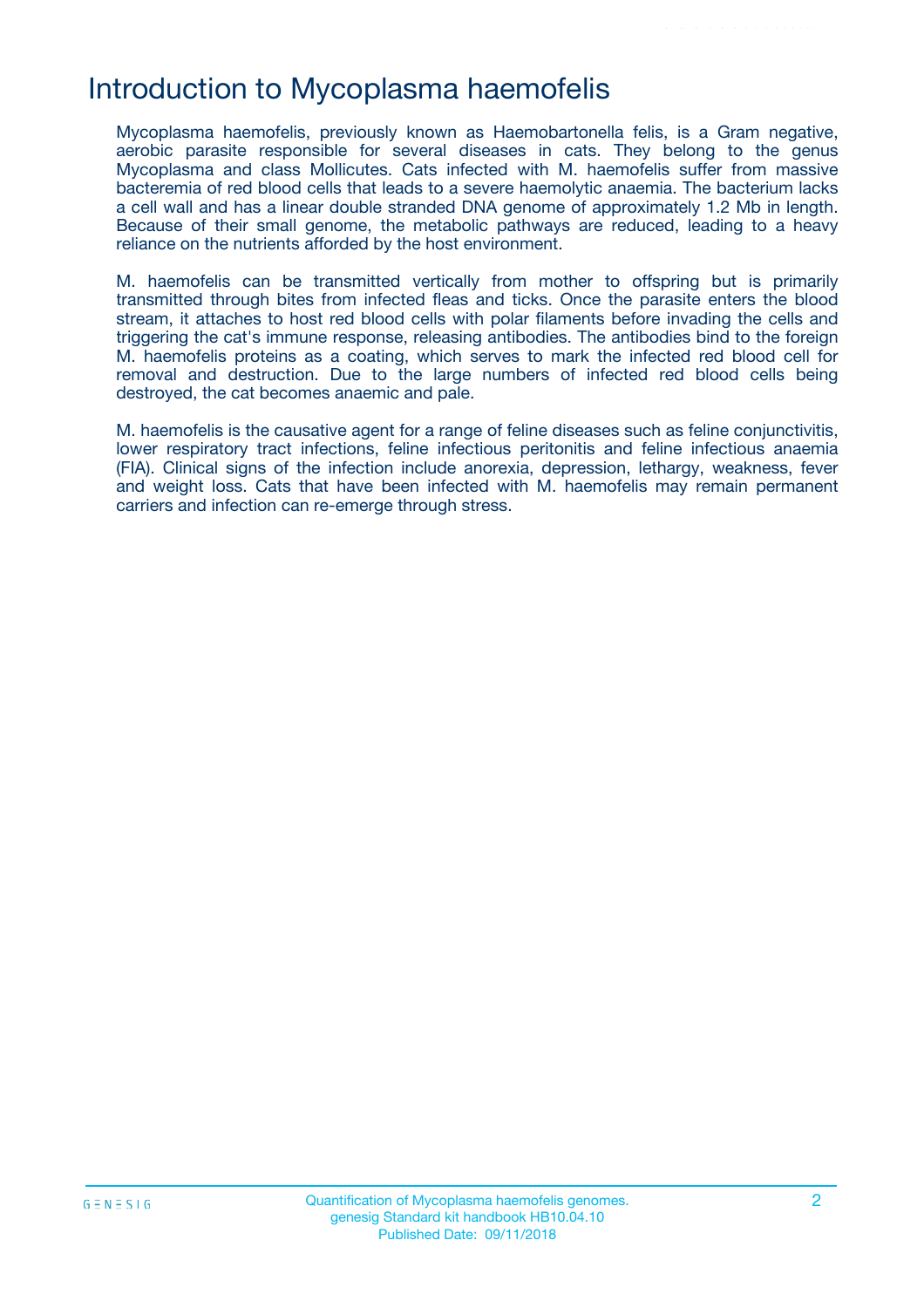The Primerdesign genesig Kit for Mycoplasma haemofelis (M.haemofelis) genomes is designed for the in vitro quantification of M.haemofelis genomes. The kit is designed to have a broad detection profile. Specifically, the primers represent 100% homology with over 95% of the NCBI database reference sequences available at the time of design.

The dynamics of genetic variation means that new sequence information may become available after the initial design. Primerdesign periodically reviews the detection profiles of our kits and when required releases new versions.

If you require further information, or have a specific question about the detection profile of this kit then please send an e.mail to enquiry@primerdesign.co.uk and our bioinformatics team will answer your question.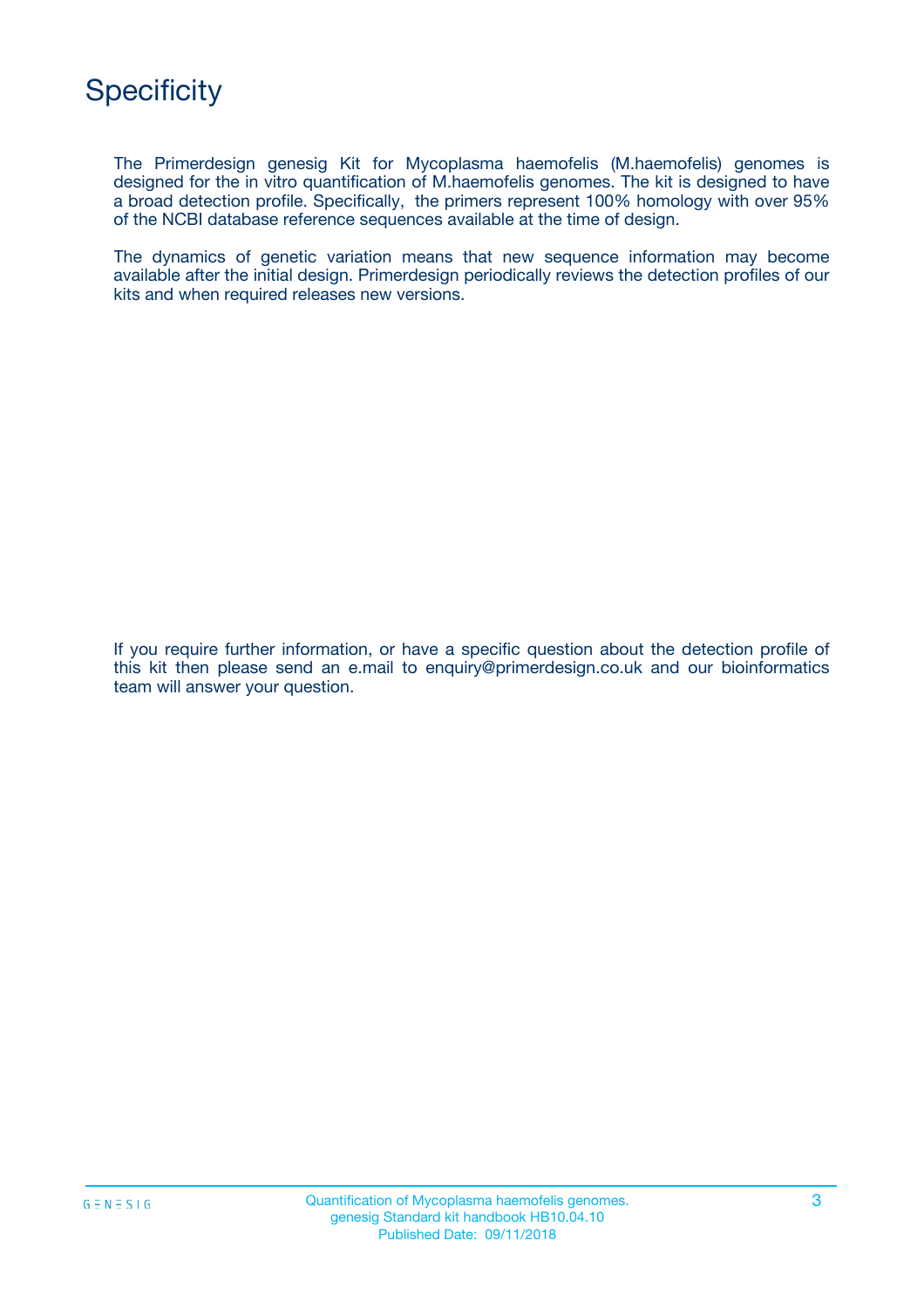# Kit contents

- **M.haemofelis specific primer/probe mix (150 reactions BROWN)** FAM labelled
- **M.haemofelis positive control template (for Standard curve RED)**
- **RNase/DNase free water (WHITE)** for resuspension of primer/probe mixes
- **Template preparation buffer (YELLOW)** for resuspension of positive control template and standard curve preparation

# Reagents and equipment to be supplied by the user

### **Real-time PCR Instrument**

#### **Extraction kit**

This kit is recommended for use with genesig Easy DNA/RNA extraction kit. However, it is designed to work well with all processes that yield high quality RNA and DNA with minimal PCR inhibitors.

#### **oasig**TM **lyophilised or Precision**®**PLUS 2X qPCR Master Mix**

This kit is intended for use with oasig or PrecisionPLUS2X qPCR Master Mix.

**Pipettors and Tips**

**Vortex and centrifuge**

**Thin walled 1.5 ml PCR reaction tubes**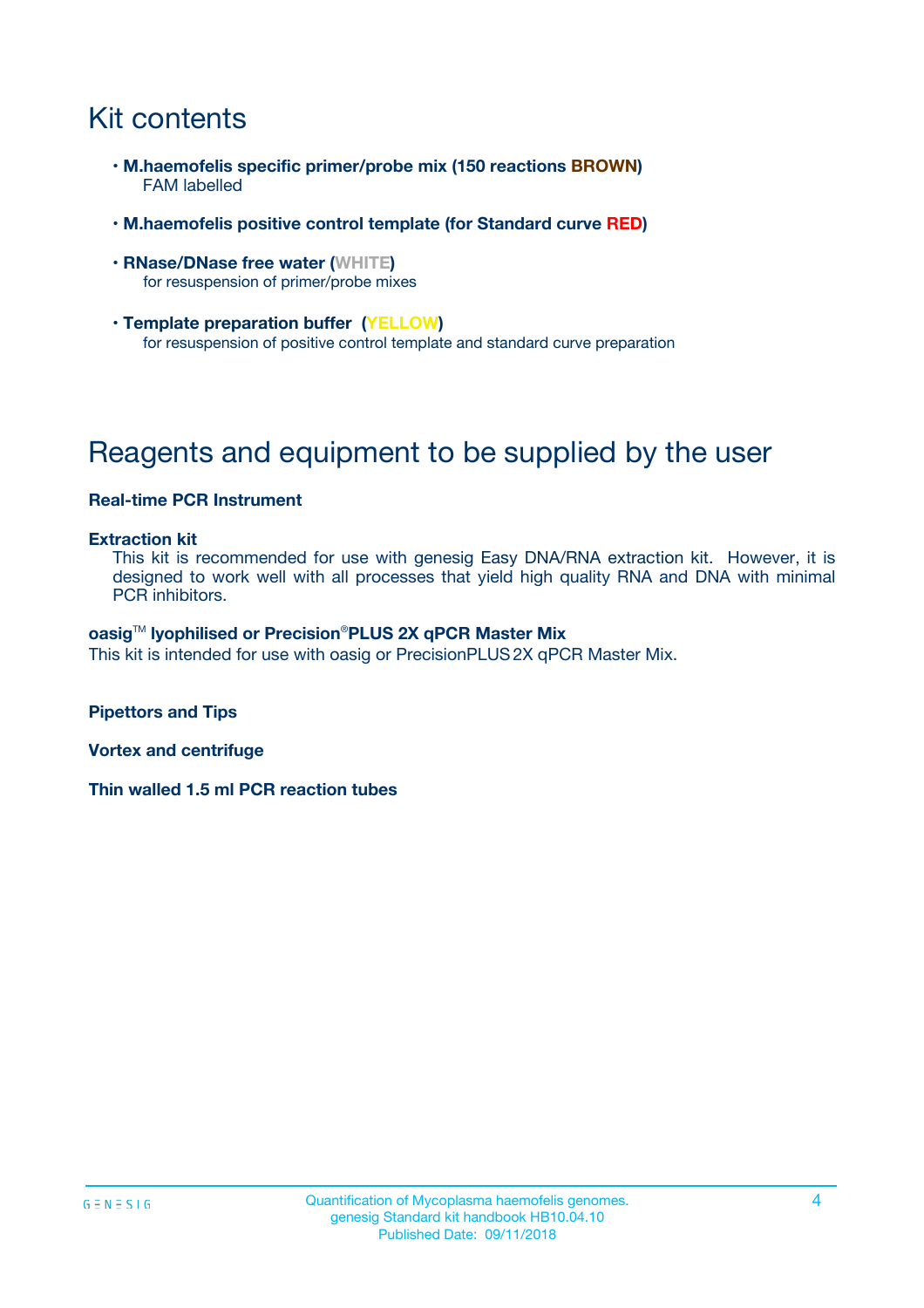### Kit storage and stability

This kit is stable at room temperature but should be stored at -20ºC on arrival. Once the lyophilised components have been resuspended they should not be exposed to temperatures above -20°C for longer than 30 minutes at a time and unnecessary repeated freeze/thawing should be avoided. The kit is stable for six months from the date of resuspension under these circumstances.

If a standard curve dilution series is prepared this can be stored frozen for an extended period. If you see any degradation in this serial dilution a fresh standard curve can be prepared from the positive control.

Primerdesign does not recommend using the kit after the expiry date stated on the pack.

### Suitable sample material

All kinds of sample material suited for PCR amplification can be used. Please ensure the samples are suitable in terms of purity, concentration, and DNA integrity. Always run at least one negative control with the samples. To prepare a negative-control, replace the template DNA sample with RNase/DNase free water.

### Dynamic range of test

Under optimal PCR conditions genesig M.haemofelis detection kits have very high priming efficiencies of >95% and can detect less than 100 copies of target template.

### Notices and disclaimers

This product is developed, designed and sold for research purposes only. It is not intended for human diagnostic or drug purposes or to be administered to humans unless clearly expressed for that purpose by the Food and Drug Administration in the USA or the appropriate regulatory authorities in the country of use. During the warranty period Primerdesign genesig detection kits allow precise and reproducible data recovery combined with excellent sensitivity. For data obtained by violation to the general GLP guidelines and the manufacturer's recommendations the right to claim under guarantee is expired. PCR is a proprietary technology covered by several US and foreign patents. These patents are owned by Roche Molecular Systems Inc. and have been sub-licensed by PE Corporation in certain fields. Depending on your specific application you may need a license from Roche or PE to practice PCR. Additional information on purchasing licenses to practice the PCR process may be obtained by contacting the Director of Licensing at Roche Molecular Systems, 1145 Atlantic Avenue, Alameda, CA 94501 or Applied Biosystems business group of the Applera Corporation, 850 Lincoln Centre Drive, Foster City, CA 94404. In addition, the 5' nuclease assay and other homogeneous amplification methods used in connection with the PCR process may be covered by U.S. Patents 5,210,015 and 5,487,972, owned by Roche Molecular Systems, Inc, and by U.S. Patent 5,538,848, owned by The Perkin-Elmer Corporation.

### Trademarks

Primerdesign™ is a trademark of Primerdesign Ltd.

genesig $^\circledR$  is a registered trademark of Primerdesign Ltd.

The PCR process is covered by US Patents 4,683,195, and 4,683,202 and foreign equivalents owned by Hoffmann-La Roche AG. BI, ABI PRISM® GeneAmp® and MicroAmp® are registered trademarks of the Applera Genomics (Applied Biosystems Corporation). BIOMEK® is a registered trademark of Beckman Instruments, Inc.; iCycler™ is a registered trademark of Bio-Rad Laboratories, Rotor-Gene is a trademark of Corbett Research. LightCycler™ is a registered trademark of the Idaho Technology Inc. GeneAmp®, TaqMan® and AmpliTaqGold® are registered trademarks of Roche Molecular Systems, Inc., The purchase of the Primerdesign reagents cannot be construed as an authorization or implicit license to practice PCR under any patents held by Hoffmann-LaRoche Inc.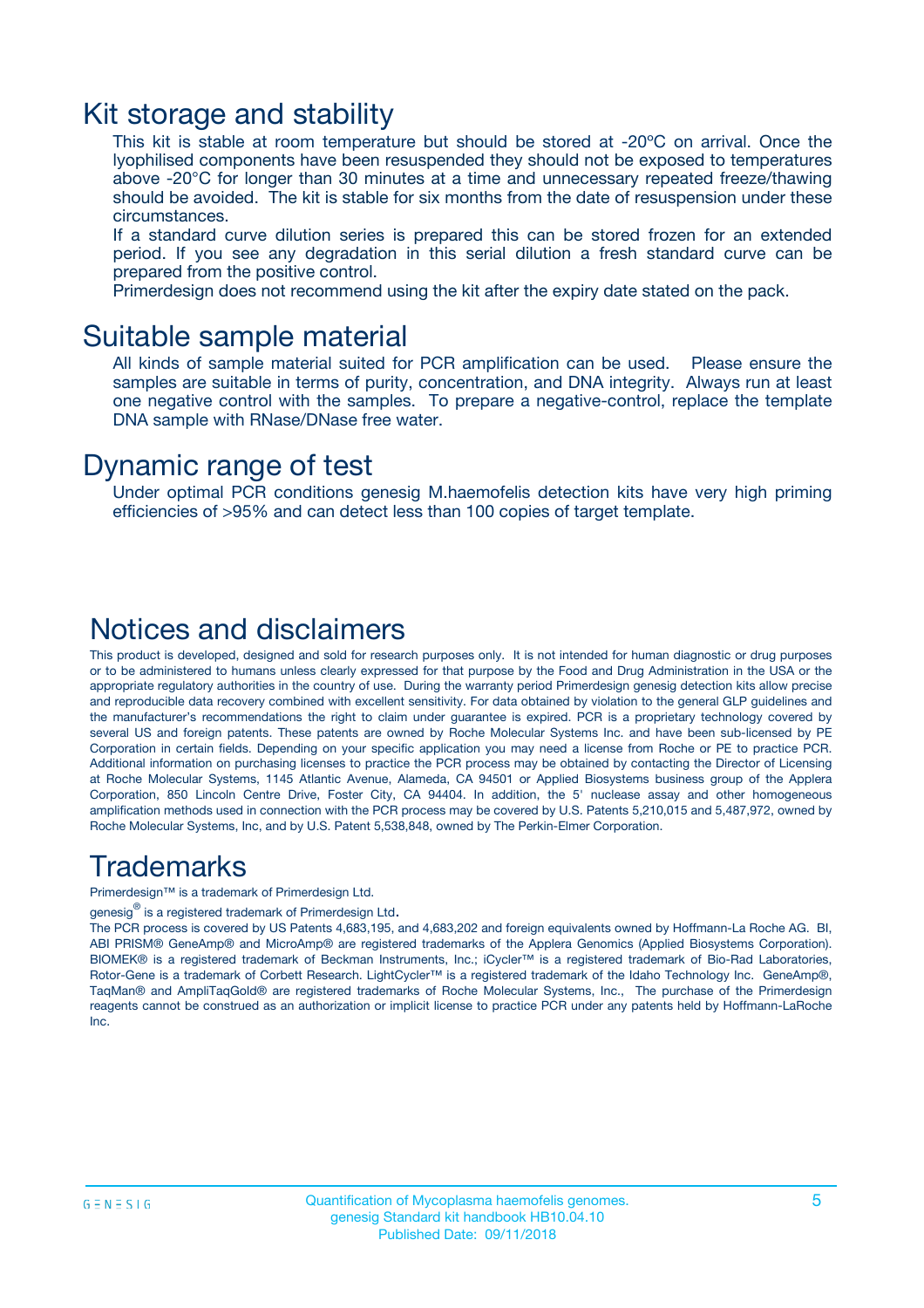# Principles of the test

#### **Real-time PCR**

A M.haemofelis specific primer and probe mix is provided and this can be detected through the FAM channel.

The primer and probe mix provided exploits the so-called TaqMan® principle. During PCR amplification, forward and reverse primers hybridize to the M.haemofelis DNA. A fluorogenic probe is included in the same reaction mixture which consists of a DNA probe labeled with a 5`-dye and a 3`-quencher. During PCR amplification, the probe is cleaved and the reporter dye and quencher are separated. The resulting increase in fluorescence can be detected on a range of qPCR platforms.

#### **Positive control**

For copy number determination and as a positive control for the PCR set up, the kit contains a positive control template. This can be used to generate a standard curve of M.haemofelis copy number / Cq value. Alternatively the positive control can be used at a single dilution where full quantitative analysis of the samples is not required. Each time the kit is used, at least one positive control reaction must be included in the run. A positive result indicates that the primers and probes for detecting the target M.haemofelis gene worked properly in that particular experimental scenario. If a negative result is obtained the test results are invalid and must be repeated. Care should be taken to ensure that the positive control does not contaminate any other kit component which would lead to false-positive results. This can be achieved by handling this component in a Post PCR environment. Care should also be taken to avoid cross-contamination of other samples when adding the positive control to the run. This can be avoided by sealing all other samples and negative controls before pipetting the positive control into the positive control well.

#### **Negative control**

To validate any positive findings a negative control reaction should be included every time the kit is used. For this reaction the RNase/DNase free water should be used instead of template. A negative result indicates that the reagents have not become contaminated while setting up the run.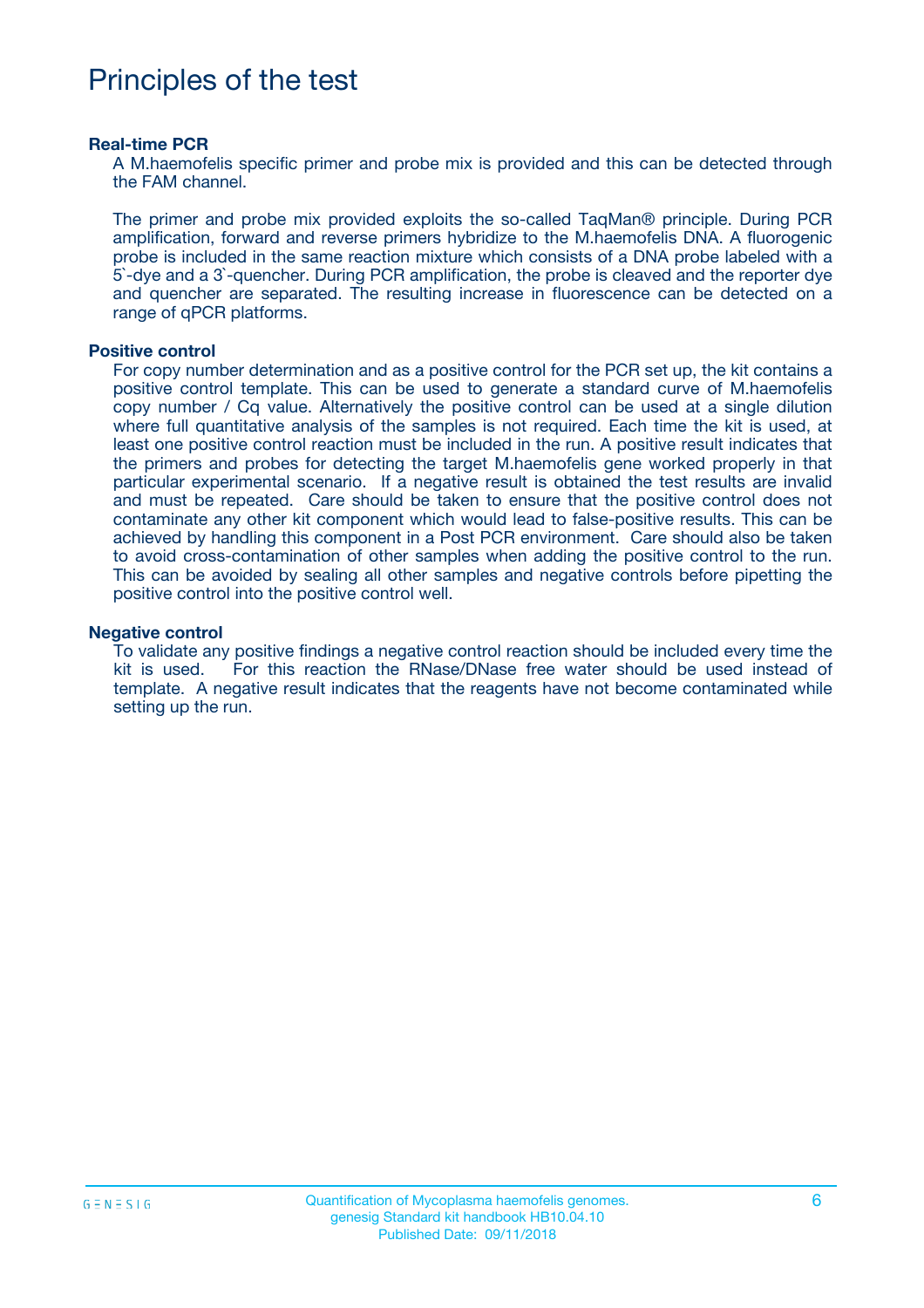## Resuspension protocol

To minimize the risk of contamination with foreign DNA, we recommend that all pipetting be performed in a PCR clean environment. Ideally this would be a designated PCR lab or PCR cabinet. Filter tips are recommended for all pipetting steps.

#### **1. Pulse-spin each tube in a centrifuge before opening.**

This will ensure lyophilised primer and probe mix is in the base of the tube and is not spilt upon opening the tube.

**2. Resuspend the kit components in the RNase/DNase free water supplied, according to the table below.**

To ensure complete resuspension, vortex each tube thoroughly.

| Component - resuspend in water        | Volume |
|---------------------------------------|--------|
| <b>Pre-PCR pack</b>                   |        |
| M.haemofelis primer/probe mix (BROWN) | 165 ul |

#### **3. Resuspend the positive control template in the template preparation buffer supplied, according to the table below:**

To ensure complete resuspension, vortex the tube thoroughly.

| Component - resuspend in template preparation buffer | Wolume! |
|------------------------------------------------------|---------|
| <b>Post-PCR heat-sealed foil</b>                     |         |
| M.haemofelis Positive Control Template (RED) *       | 500 µl  |

\* This component contains high copy number template and is a VERY significant contamination risk. It must be opened and handled in a separate laboratory environment, away from the other components.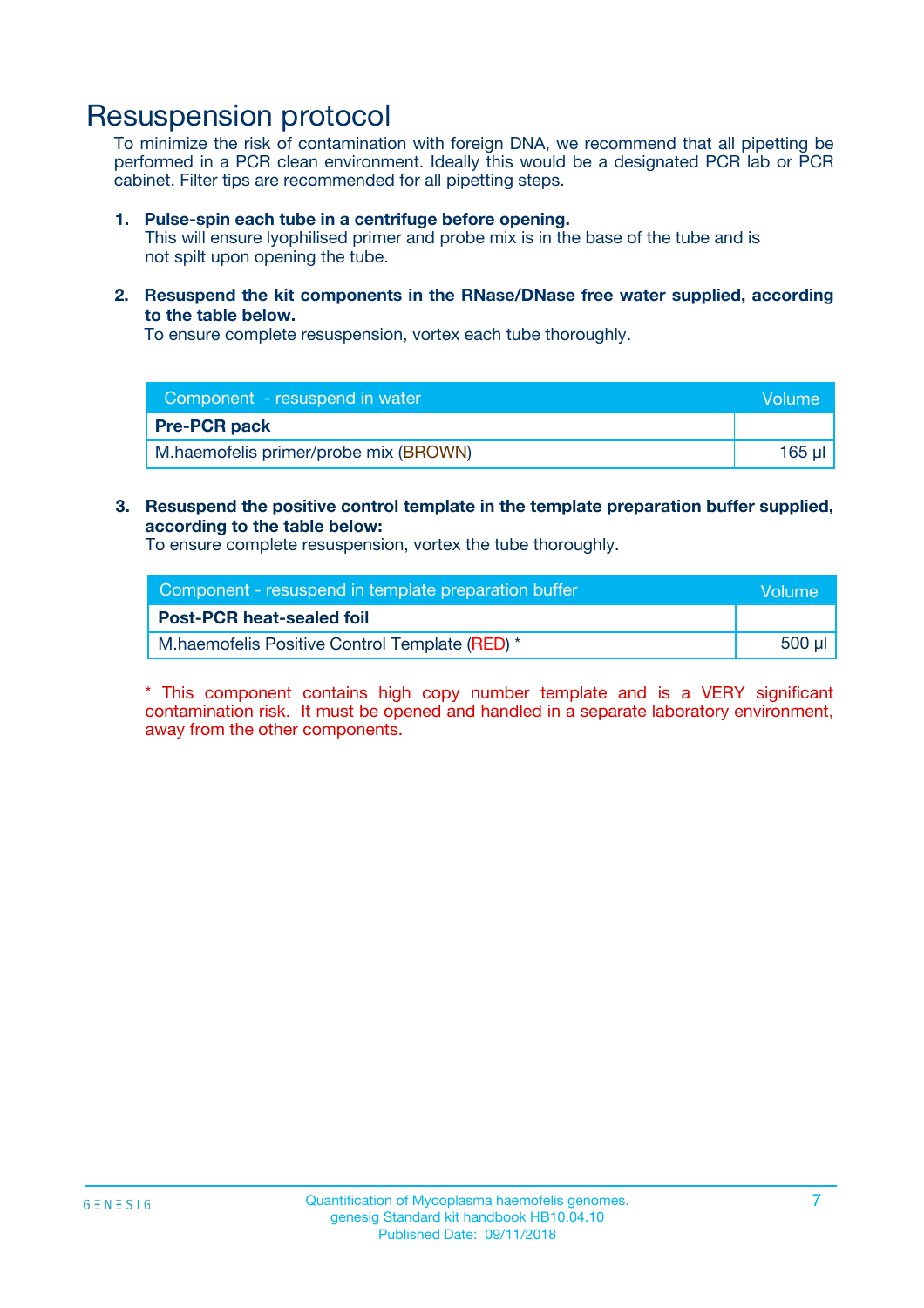# qPCR detection protocol

**1. For each DNA sample prepare a reaction mix according to the table below:** Include sufficient reactions for positive and negative controls.

| Component                                 | Volume   |
|-------------------------------------------|----------|
| oasig or PrecisionPLUS 2X qPCR Master Mix | $10 \mu$ |
| M.haemofelis primer/probe mix (BROWN)     | 1 µl     |
| <b>RNase/DNase free water (WHITE)</b>     | $4 \mu$  |
| <b>Final Volume</b>                       | $15 \mu$ |

- **2. Pipette 15µl of this mix into each well according to your qPCR experimental plate set up.**
- **3. Prepare DNA templates for each of your samples.**
- **4. Pipette 5µl of DNA template into each well, according to your experimental plate set up.**

For negative control wells use 5µl of RNase/DNase free water. The final volume in each well is 20µl.

**5. If a standard curve is included for quantitative analysis, prepare a reaction mix according to the table below:**

| Component                                 | Volume          |
|-------------------------------------------|-----------------|
| oasig or PrecisionPLUS 2X qPCR Master Mix | 10 µl           |
| M.haemofelis primer/probe mix (BROWN)     | 1 µI            |
| <b>RNase/DNase free water (WHITE)</b>     | $4 \mu$         |
| <b>Final Volume</b>                       | 15 <sub>µ</sub> |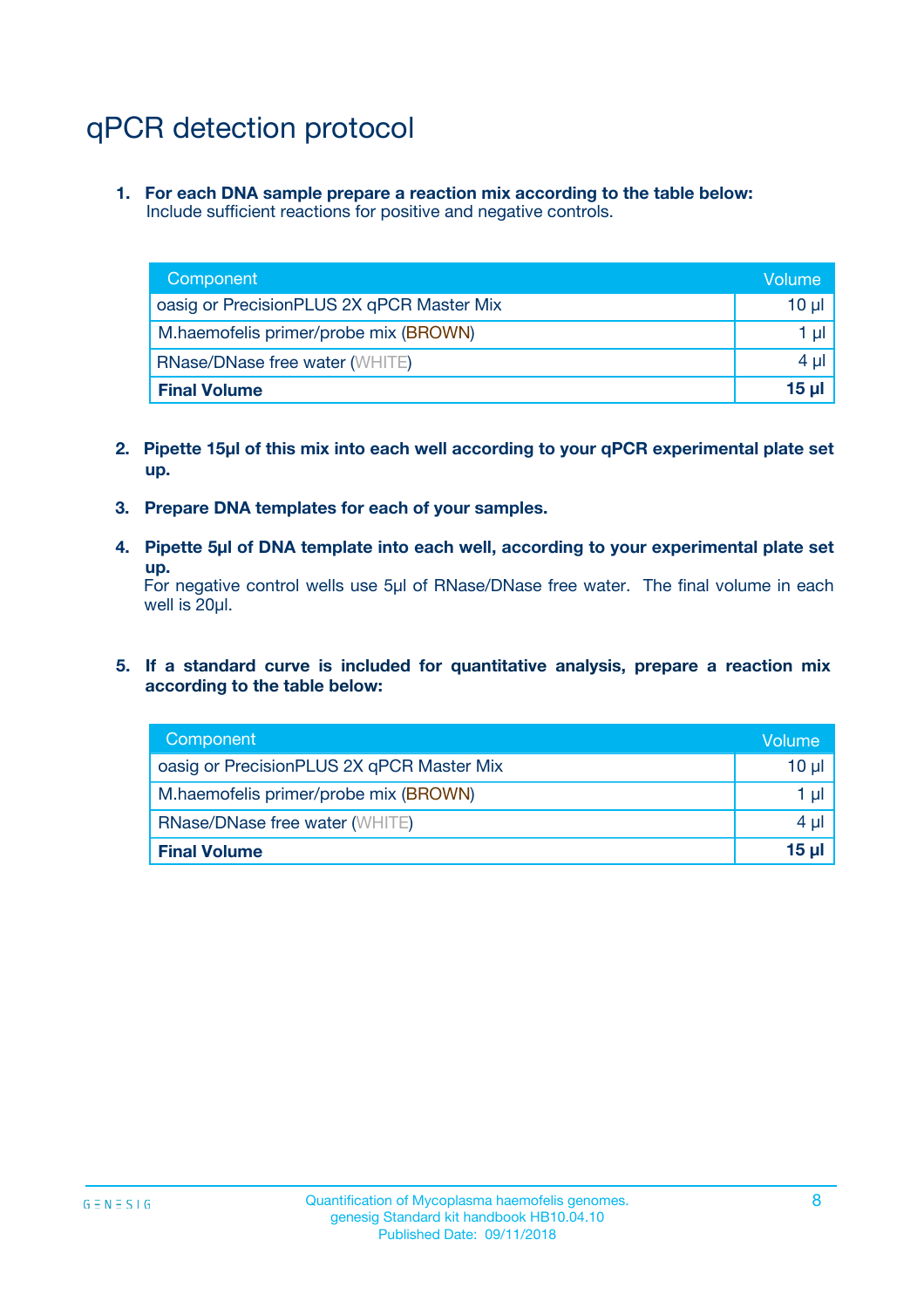### **6. Preparation of a standard curve dilution series.**

- 1) Pipette 90µl of template preparation buffer into 5 tubes and label 2-6
- 2) Pipette 10µl of Positive Control Template (RED) into tube 2
- 3) Vortex thoroughly
- 4) Change pipette tip and pipette 10µl from tube 2 into tube 3
- 5) Vortex thoroughly

Repeat steps 4 and 5 to complete the dilution series

| <b>Standard Curve</b>         | <b>Copy Number</b>     |
|-------------------------------|------------------------|
| Tube 1 Positive control (RED) | $2 \times 10^5$ per µl |
| Tube 2                        | $2 \times 10^4$ per µl |
| Tube 3                        | $2 \times 10^3$ per µl |
| Tube 4                        | $2 \times 10^2$ per µl |
| Tube 5                        | 20 per µl              |
| Tube 6                        | $2$ per $\mu$          |

7. Pipette 5µl of standard template into each well for the standard curve according to your experimental plate set up.

The final volume in each well is 20µl.

# qPCR amplification protocol

Amplification conditions using oasig or PrecisionPLUS2X qPCR Master Mix.

| <b>Step</b> |                   | <b>Time</b>     | Temp    |
|-------------|-------------------|-----------------|---------|
|             | Enzyme activation | 2 min           | 95 °C   |
| Cycling x50 | Denaturation      | 10 <sub>s</sub> | 95 $°C$ |
|             | DATA COLLECTION * | 60 s            | 60 °C   |

\* Fluorogenic data should be collected during this step through the FAM channel